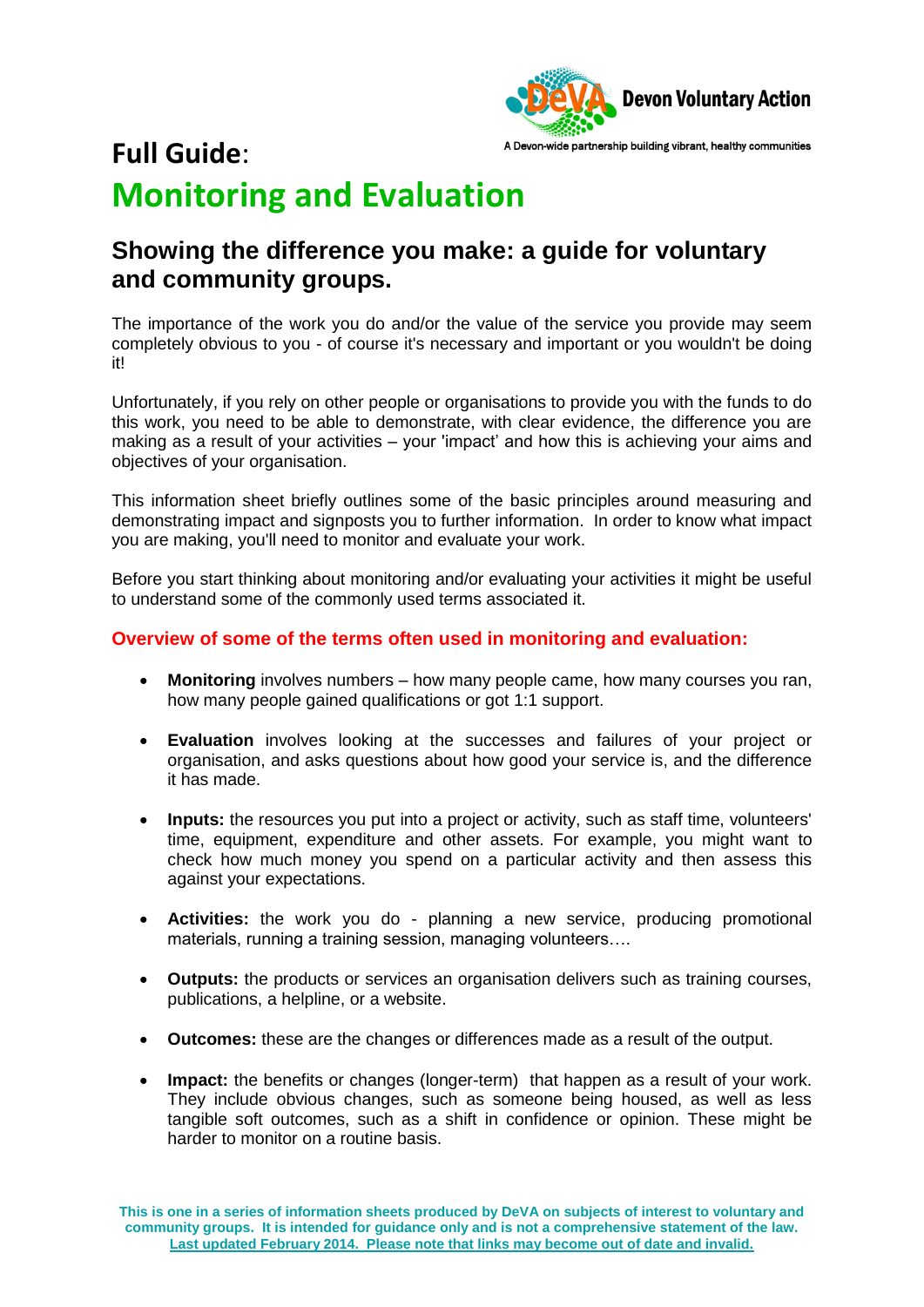

A Devon-wide partnership building vibrant, healthy communities

 **Experience/quality:** how people feel about their involvement with your organisation. For example, you might want to find out whether your users enjoy or are satisfied with the service they receive from you, or how happy your stake holders are when working with you.

## **Basic Principles**

It's impossible and unnecessary to measure and assess everything you do, so it is important to think carefully about what information you actually need and why. Only collect data you will use and try and build its collection into your day-to-day activities – use photographs, details of who attended events, and ask for feedback from your clients/users when they use your service.

It is also important that the records and data you are recording is kept effectively and that you are analysing the results and using them.

When evaluating your services, which should be done on a regular basis, you should involve all your stakeholders in the process so include your service users and partners for example and ensure you communicate the results back to them.

Get into the routine of collecting data and using it, however if funders are looking for specific information on your service then it is vital that this is the information you give them not what you think they want.

How good do you think you organisation is at monitoring and evaluating the services it provides? You can access a simple worksheet from the Voscur website (Bristol's agency that supports voluntary action) to check how well you are doing.

[http://www.supporthub.org.uk/sites/supporthub.org.uk/files/Monitoring%20and%20Evaluation](http://www.supporthub.org.uk/sites/supporthub.org.uk/files/Monitoring%20and%20Evaluation%20Assessment.pdf) [%20Assessment.pdf](http://www.supporthub.org.uk/sites/supporthub.org.uk/files/Monitoring%20and%20Evaluation%20Assessment.pdf)

# **Monitoring and Evaluation Cycle**

In simple terms, monitoring and evaluation can be thought of in four key phases:

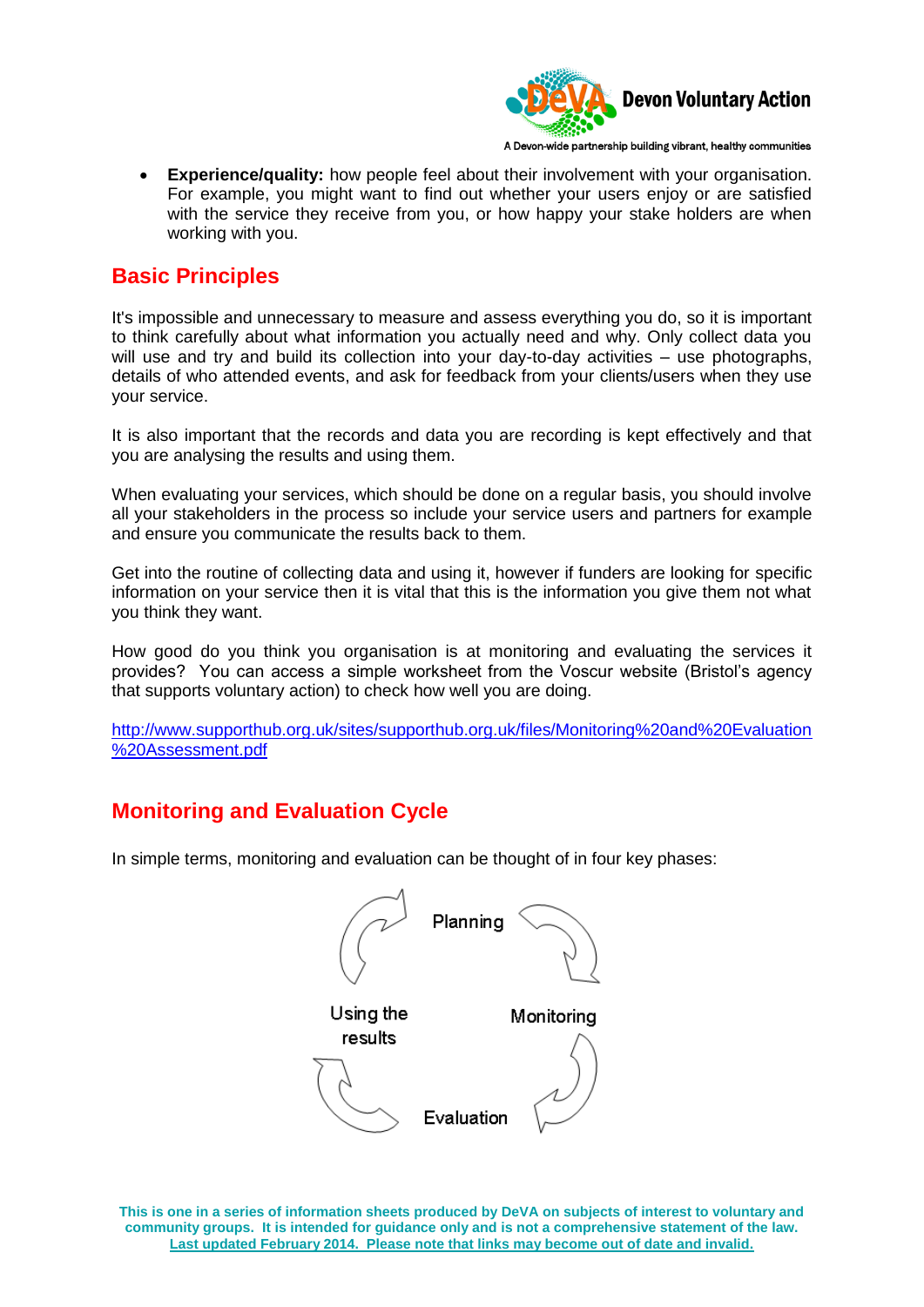

**Planning:** 

This is the first stage in monitoring and evaluation cycle. Considerations at this key stage could include:

- Why are you monitoring and who is the evaluation for?
- What do you need to monitor and evaluate?
- How are you going to gather the data?
- Who is going to be responsible for gathering the data and do they have the correct skill set to do so?
- When is the data going to be gathered? Think about when it needs to be reported on.
- Are there any resources or additional outside support you need to complete the data collection and its analysis?
- What are you going to do with the data gathered?

#### **Monitoring:**

This is the second stage in the cycle and looks at what to monitor and how to do it. At this point in the cycle, you should define your outputs, outcomes and impact(s). See the definitions of terms above. Monitoring can record:

- Service user profile
- Minutes of meetings and case records
- Data on number of people using your service
- Any feedback recorded (e.g. from training)
- Complaints and compliments made by service users

#### **Evaluation:**

This is the third stage in the cycle and can cover both internal and external evaluation to make conclusions about the services you provide. It is about using the data collected to make changes and improve your services. Data collected at the monitoring stage might raise additional questions that need to be answered at the evaluation stage. Extra time should be set aside to explore the additional questions and collect the appropriate information. Monitoring should be completed with the evaluation in mind.

#### **Using the results:**

This is the last stage in the cycle and is focused on reviewing your services and developing them further. Learning from the monitoring and evaluation of your services is vital and makes the time invested in completing data gathering and analysis worthwhile. You should use the results to feed back into the planning and development of your services and can demonstrate the progress made by service users. You can also use the results to tell others about what you have learnt and share best practice as well as on a wider scale influencing policy change.

### **Resources**

**Big lottery fund** - Their guidance around Outcomes is good. [http://www.biglotteryfund.org.uk/funding/funding-guidance/applying-for-funding/aims](http://www.biglotteryfund.org.uk/funding/funding-guidance/applying-for-funding/aims-and-outcomes)[and-outcomes](http://www.biglotteryfund.org.uk/funding/funding-guidance/applying-for-funding/aims-and-outcomes)